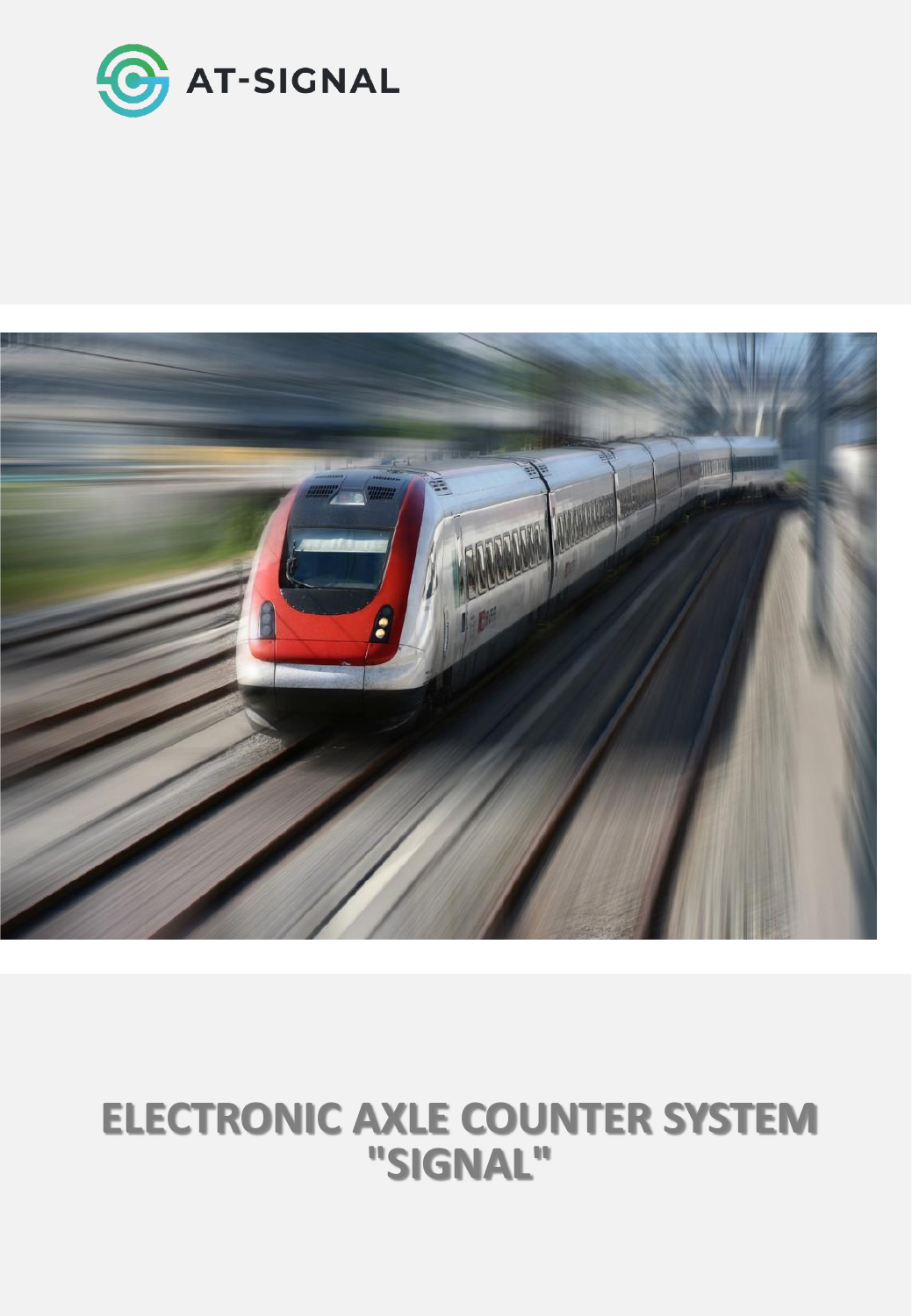# **MODERN DIGITAL SOLUTIONS**



# **ELECTRONIC AXLE COUNTER SYSTEM "SIGNAL"**



Axle counter system "SIGNAL" is designed for safe and reliable control of free and occupied track sections.

The system registers the passage of wheel pairs at the speed of trains up to 250 km / h and is capable to work at any kind of draft and a ballast condition. The system can be implemented on the constructed or modernized sites where rails R50, R65 or R75 are laid.

#### **Features:**

- Based on serial programmable controllers
- Modular construction
- ✓ Software according to IEC 61131 standard
- ✓ Industrial

communication protocols

- Flexible architecture
- ✓ Developed diagnostics

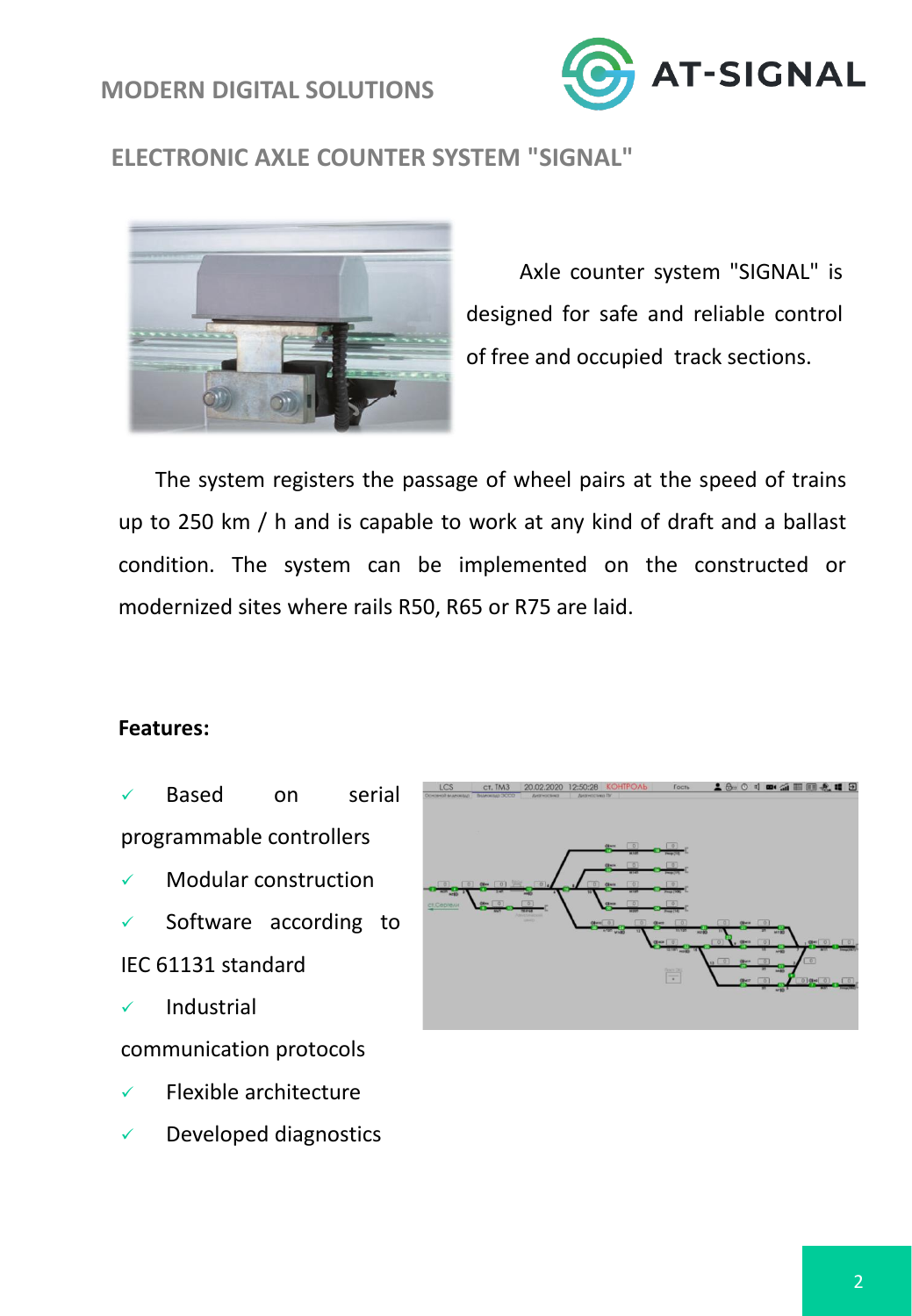## **MODERN DIGITAL SOLUTIONS**



# **ELECTRONIC AXLE COUNTER SYSTEM "SIGNAL"**

#### **Features:**

- $\checkmark$  Resistance to environmental factors
- ✓ High reliability and safety of system hardware and software
- ✓ Connection to EI/CBI both by digital and relay interface



✓ Low operating and maintenance costs

#### **Axle counter system «SIGNAL» architecture**

The new generation system is based on mass-produced industrial programmable controllers and other standardized components. It provides the increased functional flexibility, considerably facilitates logistics at the organization of maintenance and allows to reduce the nomenclature of spare parts necessary for the customer to a minimum.